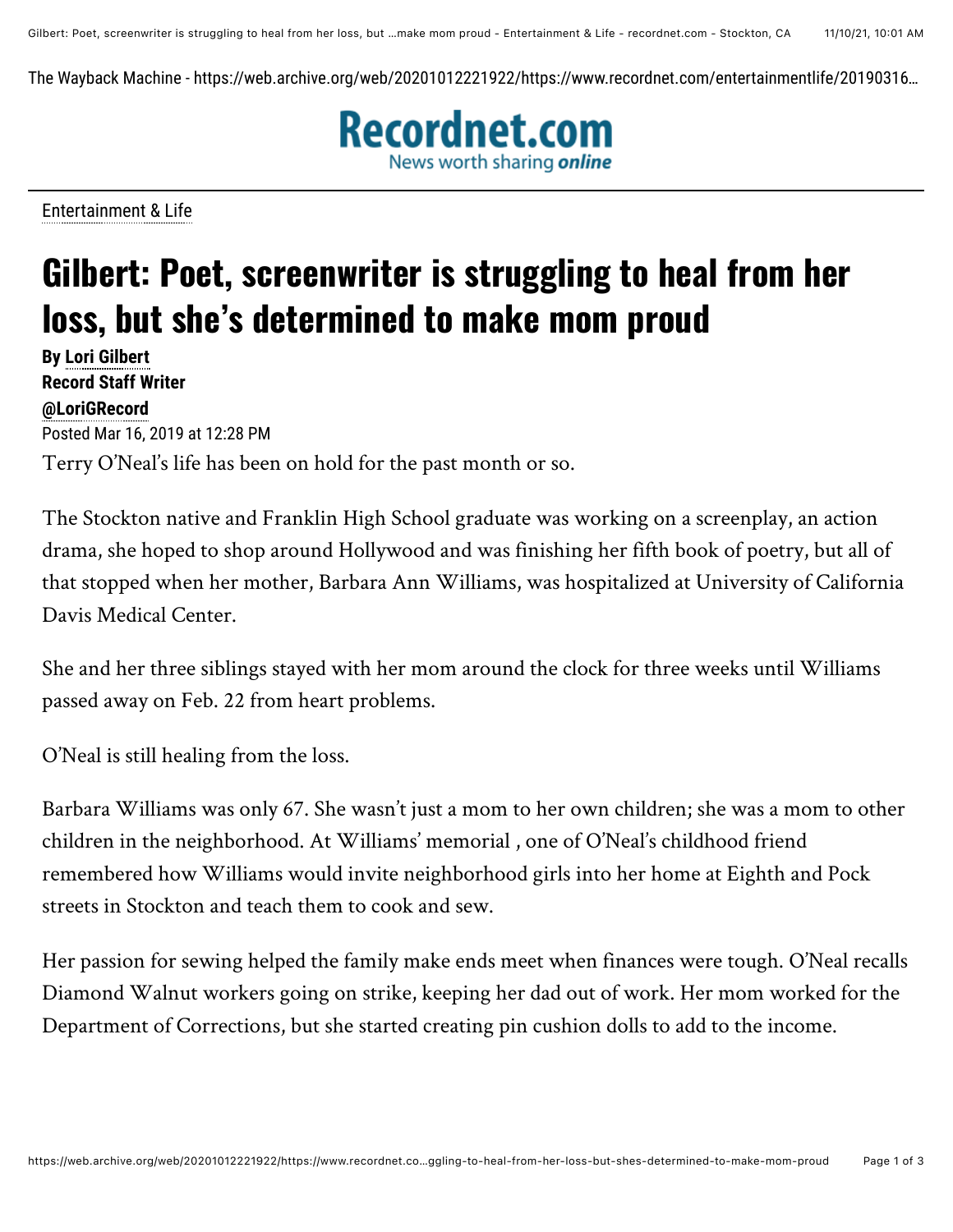"She went into the garage and made the first doll out of an old shirt," O'Neal recalled. "She found some buttons and broken jewelry, took cotton out of pillow and made the first doll with that. She was surprised how they took off."

Friends at work started ordering them and Williams developed a little business, eventually creating a website for selling the dolls she created by hand, from painting the faces on wooden balls that served as the head, to sewing the dresses and applying synthetic hair.

It was a labor of love.

O'Neal said she does know how to sew and cook, if not as well as her mom, but the other lessons Barbara Williams passed along — reading and writing — definitely were ingrained in her daughter.

O'Neal, who wrote and planned her mother's memorial service, has published four volumes of poetry, three children's book and a young adult novel, "Sweet Lavender."

She was in the process of turning the latter into a motion picture with her own independent film company when she went through a divorce after 28 years of marriage and three children, now 26, 24 and 21.

Pre-production had begun in 2012, locations had been secured in Louisiana and actors cast before the project was shut down on July 3, 2014.

"I had communities — they're called parishes in Louisiana — because I have family and friends there," said O'Neal, whose late mother moved to Stockton from Louisiana when she was 18. "They all joined in and donated property, stores, restaurants, homes for our main characters. It was land near the bayou. It was amazing. People came out in big numbers to audition."

The coming-of-age story narrated by a 17-year-old girl, O'Neal said, will be made. She's ready to get back to work on it once she finishes her action screen play.

She's also re-writing "Sweet Lavender," which was published in 2003 and now out of print.

"A publisher wants to publish the re-write of 'Sweet Lavender,'" O'Neal said. "He wants to sell the rights overseas. Now, I'm working to rewrite the novel, because I want to change the voice to a more mature voice."